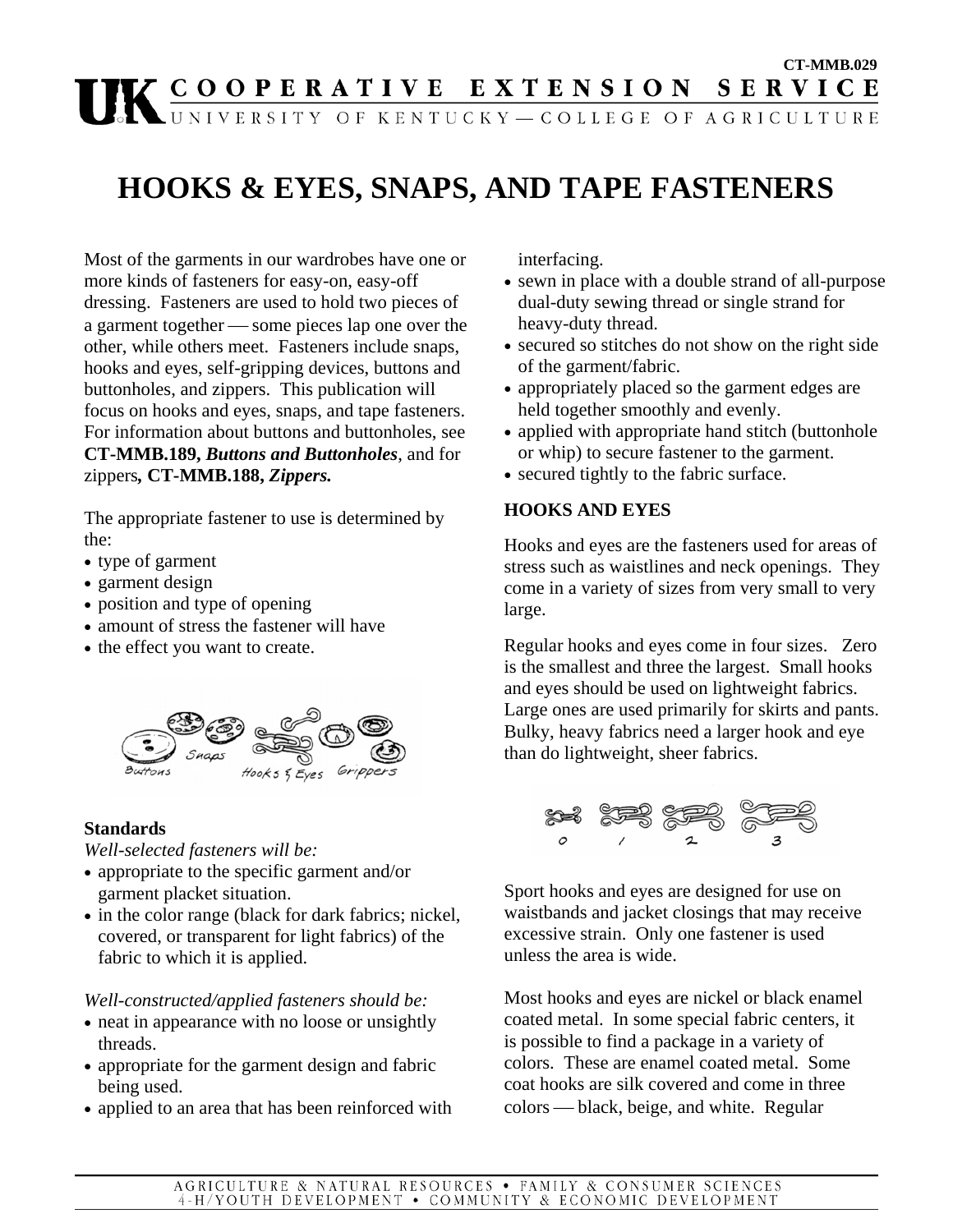hooks and eyes include the hook and two types of metal eyes — straight and round (loop).



#### **Placement & Application**

Where there is minimum stress, such as a neckline, thread eyes are used in place of metal ones. The type of eye to use will depend on the type of opening and the garment. Some general guidelines follow:

*HINT: Pull hand sewing thread through beeswax to help eliminate tangling of thread.* 

Hooks and eyes are considered finishing touches and one of the last steps in making a garment. To sew on:

• Anchor the thread at the top where the hook or eye is to be located by taking two tiny stitches. (Figure 1)



**Figure 1**

- Bring the thread up through the ring to be sewn.
- Use an overhand whip or buttonhole stitch with stitches very close together and stitch around the ring, being sure the stitches do not show on the right side. (Figure 2)



Slip needle between the fabric layers to the other ring.

The *hook* portion of the fastener is positioned on the edge of the garment section (Figures 3 and 4)

To apply:

- 1) Position the top edge of the hook at the edge of the overlap/garment section.
- 2) Secure the hook in the two rings using an overhand whip or buttonhole stitch.
- 3) Secure the "end of the bill" of the hook to the edge of the area with three wrapped stitches (inserting the needle into the fabric layers and out on the other side of the hook, wrap the hook with the thread, and insert the needle back into the fabric; repeat).



**Figure 3** 

*Straight eye (metal)* is used when edges overlap. (Figure3)

To apply:

- 1) Mark the placement of the eye so the edges are in correct alignment.
- 2) Secure around both eyes.

*Round eye* (metal) is used when edges meet.



To apply:

- 1) Mark the placement of the eye so the round portion overlaps the edge of the garment *slightly*. (Figure 4)
- 2) Secure the eye with the overhand whip or buttonhole stitch completely around the holes.
- 3) Secure the eye to the fabric on either side of the U-shape so that it is firmly attached and will not swing or move. (Figure 4)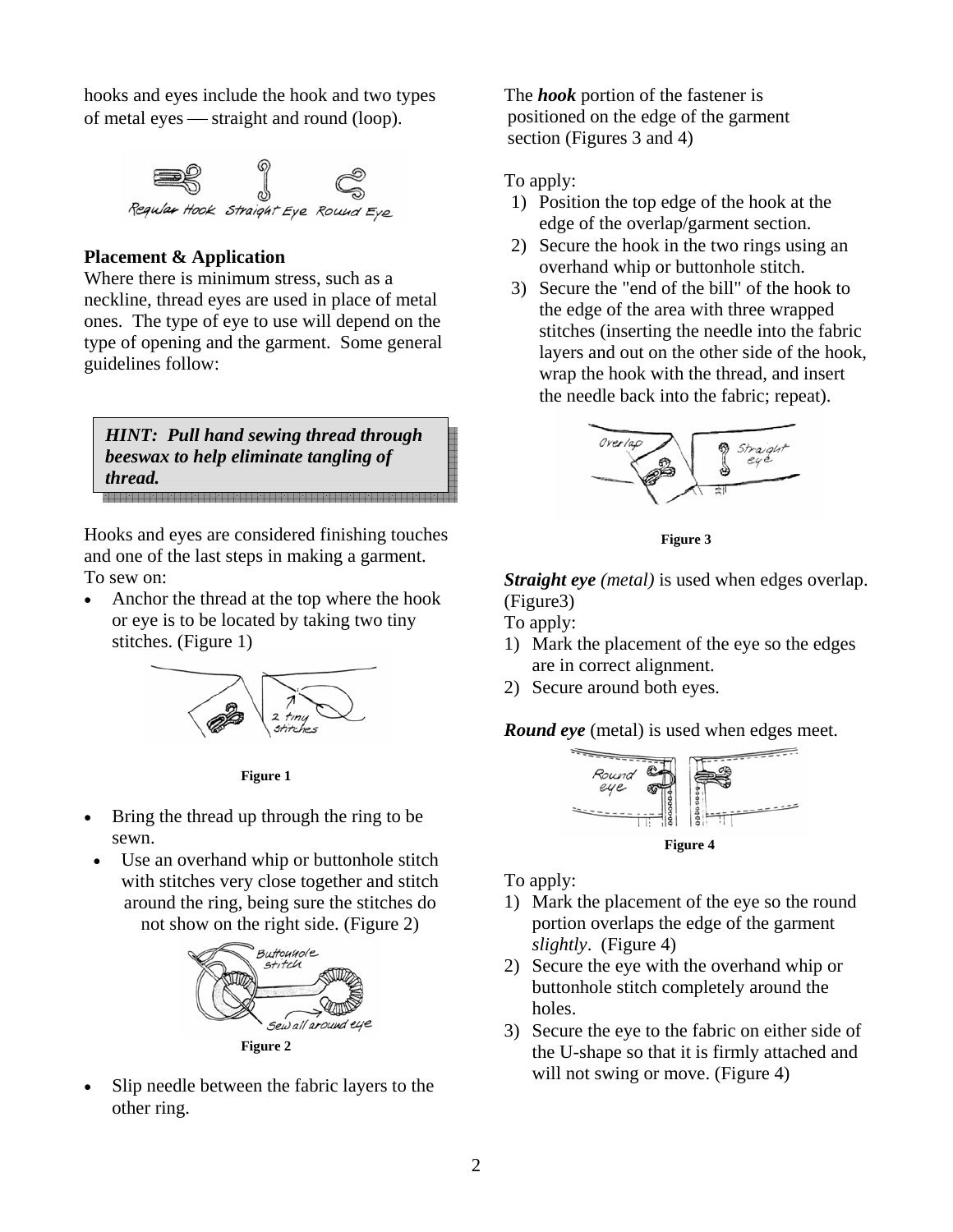*Skirt hooks and eyes* are used where there is strain or pull, such as a waistline or on a belt. (Figure 5)



To apply:

- 1) Place the hook slightly back from the edge of the fabric (no more than 1/8-inch). Mark the placement of the eye so the edges are in correct alignment (a straight line).
- 2) The side of the metal eye should be secured with several stitches for greater security.
- 3) The hook should be secured with several stitches, so it is flat against the band.
- 4) The buttonhole stitch (using a double thread) is more secure than an overhand or whipstitch.

### **COUTURE TECHNIQUES**

#### **Making Thread Eyes**

The *thread eye* is basically a substitute for the metal eye. It is not as strong as the metal eye, but is less conspicuous; therefore, it is recommended to be used in areas that do not have a lot of pull or strain such as a neckline opening above a zipper. There are two different methods of making thread eyes: *blanket/buttonhole stitch* and *thread chain*.

*Method A - Blanket/Buttonhole Stitch*

Begin with a double strand of all-purpose thread or a single strand of buttonhole twist or heavyduty thread. Hide thread between the fabric layers. Take a stitch; approximately 1/4-inch long across the thread eye position. (Figure 6) If you are making a straight eye, pull thread tight.



**Figure 6** 

If you are making a round eye pull thread so there is a slight loop or slack. Repeat until you have a "bridge" of approximately four to six threads.

Starting at one end of the bridge, do a buttonhole stitch over the thread bridge. Pull threads tight after each stitch. Be sure stitches form a solid cover over the thread bridge. Securely fasten your thread to the fabric at the end. For additional information, refer to **CT-MMB.002,** *Hand Stitches* for more information.

#### *Method B - Chain Stitch*

Using a single strand of buttonhole twist or double strand of all-purpose thread, anchor the thread. Make one stitch at the location where the loop is to start. (Figure 7)



**Figure 7** 

Drop the needle and grasp the thread. With your fingers, reach through the loop. (Figure 8)



Pull snugly and repeat until the chain is the desired length.



With last chain loop enlarged, insert needle into the garment and take a small stitch to make either a straight or round thread eye. Now pull the thread back through the loop and pull tight. (Figure 9)

Fasten thread securely and inconspicuously.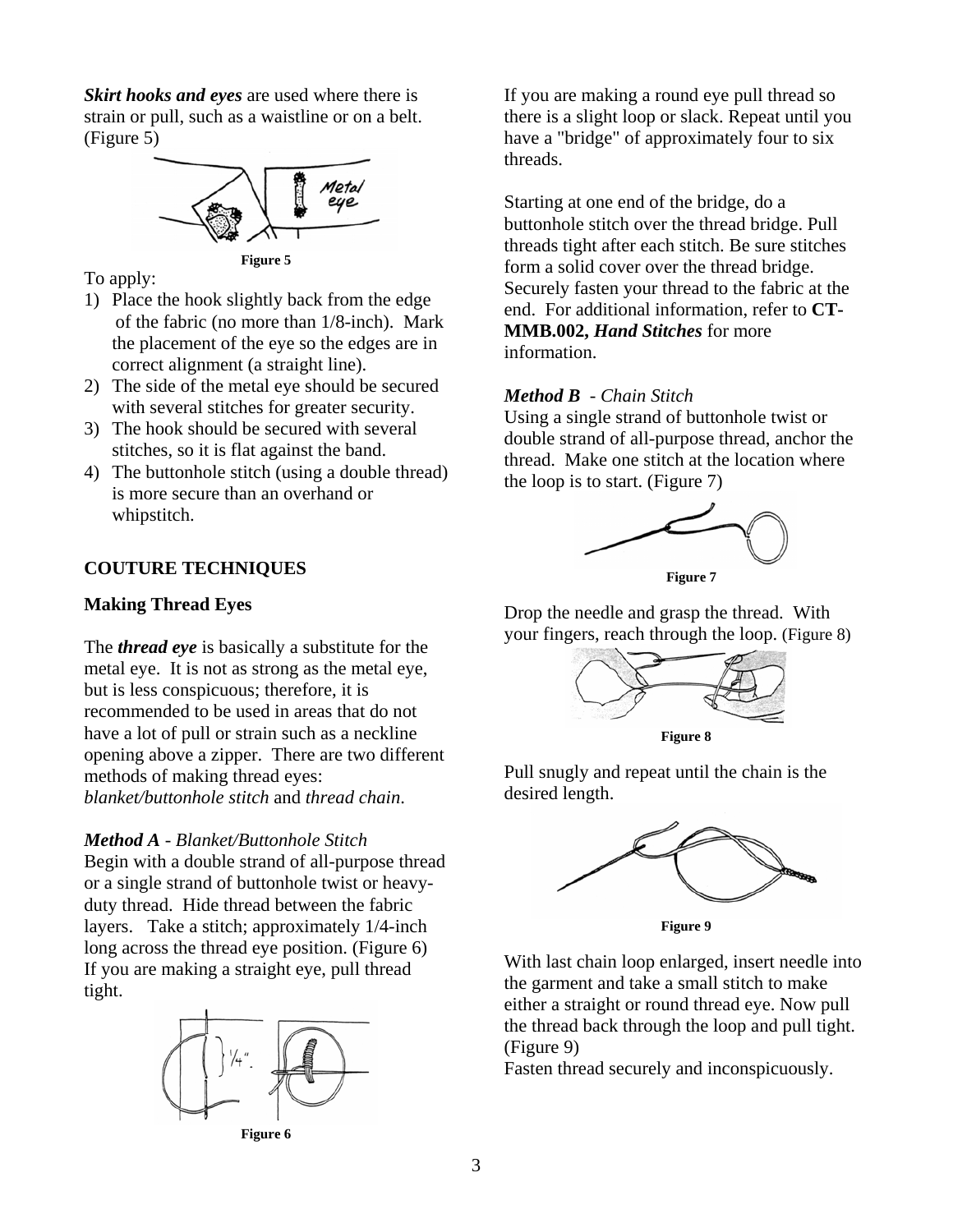# **Covering a Hook**

When a hook is in a place where the end may show, such as a fitted waistline without a belt, the hook should be covered with matching thread to make it inconspicuous.



**Figure 10** 

Only large hooks are covered, making them easier to handle.

Begin by sewing the hook to the garment in the usual manner. After fastening the end of the bill, start wrapping the thread around the top portion of the hook. (Figure 10) A buttonhole stitch can be used to secure the wrap. Stitch as near to the end as possible, holding onto the stitches with your finger. Make a few buttonhole stitches at the end of the hook with a small needle.

# **Hiding a Hook**

For a couturier finish, use this method to hide a hook:

- Mark the facing where the hook and eye is to meet.
- Make a small opening by using the blunt end of a needle and forcing the fabric yarns apart, or if the fabric cannot be separated, cut a very tiny slit. (Figure 11)



**Figure 11** 

- Insert the hook one loop at a time into the opening. Gradually turn the hook until both have been worked into the opening.
- Position the hook  $-$  leaving only the end of the bill exposed. (Figure 12)
- Using tiny invisible stitches, sew the loops to the facing, and fasten the end of the bill.

• If you had to clip the fabric, be sure to invisibly hand stitch the clip to prevent it from ripping or raveling.



**Figure 12** 

### **SNAPS**

Snaps are used where there is little strain on the item area. Their primary function is to hold something in place. Snaps may also be used to complete a closing that uses buttons and buttonholes or hooks and eyes.

Snaps come in several sizes (5/0 is the smallest and 4 is the largest). They are usually made of black enamel, nickel, or clear nylon. There are silk-covered snaps available for use on coats. Some general guidelines are:

- Use small sizes for lightweight fabrics; use large sizes for heavyweight fabrics.
- Use silk or fabric-covered snaps on coats and jackets for a more expensive and tailored look.

The ball part of the snap is positioned on the overlap side of the placket, and the socket to the underlap.



- Pull hand sewing thread through beeswax to help eliminate thread tangles.
- Sew the ball portion on first. Lightly rub the ball part with soap or chalk, and press it to the opposite side of the fabric to mark the exact socket location. (Figure 14)



**Figure 14**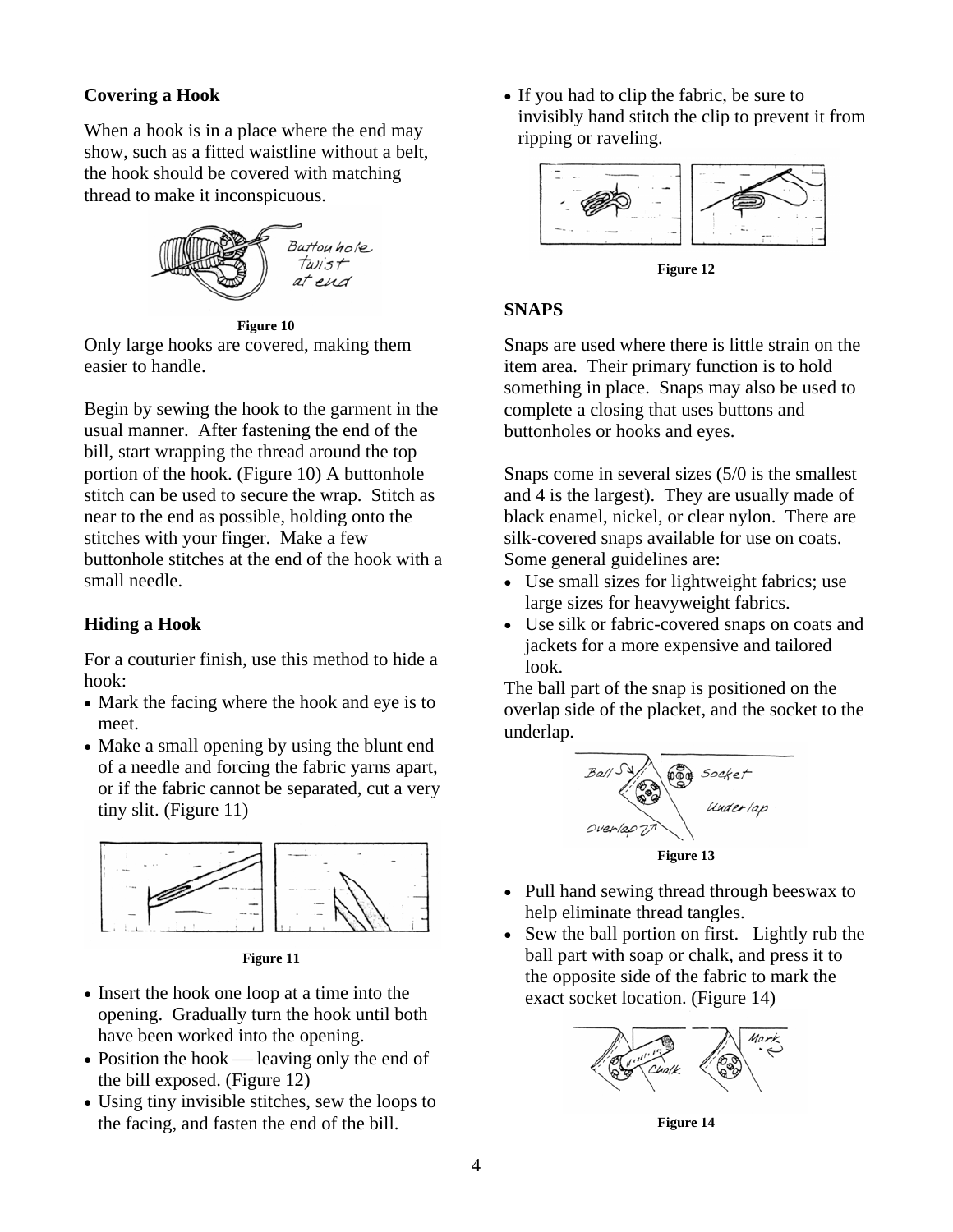• The buttonhole stitch (using a double thread) is a more secure stitch than the overhand stitch. However, either can be used. (Figures 15 and 16)





**Figure 16**

- Fill the opening of the snap with stitches for greater security.
- Stitches should not show on the right side. (Figure 17)



**Figure 17** 

### **Applying snaps**

Remember that snaps are used where there is little strain.

- Anchor thread where the snap is to be placed by taking two tiny stitches.
- Bring the thread up through one of the holes in the snap.
- Use the overhand or buttonhole stitch, placing stitches close together and filling up the space.
- Slip needle between the fabric layers to each of the other holes and fill each space.
- When you have filled all the spaces in the snap, securely anchor thread.

### **Hanging Snap**

A hanging snap is used *only* on abutting garment edges. Like other snaps, hooks, and eyes, these are also invisible from the outside of the garment. They are used where there is little strain, such as at the top of a neckline zipper.

To apply:

- Stitch ball portion of the snap on one edge of garment about 1/8-inch from the edge. (Figure 18)
- Attach the socket by stitching through only one hole attaching it to the other edge of the garment, letting the snap extend out from the edge of the garment. (Figure 18)
- Fasten thread securely.



**Figure 18** 

## **Covered Snap**

A covered snap is used when there is the possibility that the snap may show, such as on a jacket or coat.

They add "extra" elegance to a garment.

- Cut a circle of matching colored lightweight fabric, such as lining.
- Make a running stitch around the edge of the circle. (Figure 19)
- Pull on the thread to gather slightly.
- Drop in the snap portion, being sure it is turned face down before pulling the gathers tight.



**Figure 19** 

- Push covered ball half into the covered socket half. This will force the ball through the fabric.
- Pull apart and draw stitches up tight.
- Take several stitches back and forth under the snap.
- Cut off the excess fabric.
- Place the snap to the garment and stitch in place. (Figure 20)
- To prevent fabric from fraying, apply liquid seam sealant around edges of ball half.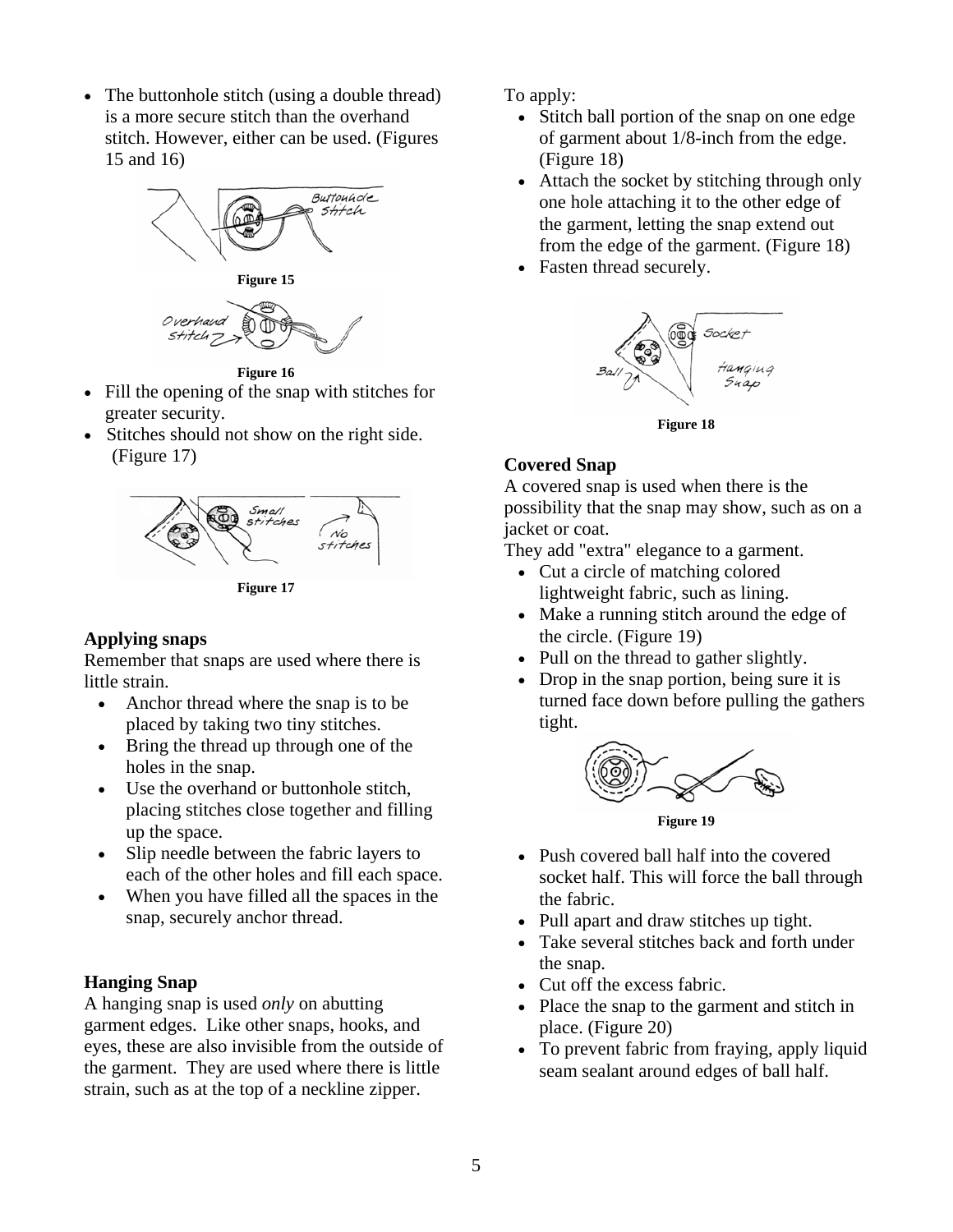

*Gripper-type snaps* - have four parts — socket, ball, and two pieces with prongs or a post and a cap that secure the socket and ball. They are applied with a special tool and hammer or plier tool. (Figure 21) They are a more secure closing than a regular snap, and are used to replace buttons and buttonholes, especially on children's garments and sportswear.



**Figure 21** 

Gripper snaps are available in a variety of sizes and weights. Unlike sew on snaps, gripper snaps are applied to garments with the ball half on the underlap and the socket half on the overlapping portion of the placket. Be sure to interface areas where gripper snaps are applied.

#### **TAPE FASTENERS**

*Snap-tape* — a series of metal or plastic snaps attached to a woven tape. They are machine stitched to the garment and are used where edges overlap. They are most frequently used on infant and toddler clothing, sportswear, and home decorating items.



*Hook and eye tape* — comes with the hooks attached to one tape and round eyes on the other. Like snap tape, it is machine stitched to the garment. But because edges abut, it requires a centered application. Hook and eye tape can

be used on bridal apparel, lingerie, costumes, or swimwear.

*Hook and loop tape* — this is a tape that consists of soft nylon looped nap on one side and stiff nylon hooked nap on the other. This type of fastener comes in strips or in a variety of sizes of circles or squares. Hook and loop tape is closed by pressure, making it ideal for children and individuals with poor or limited finger and/or hand coordination. (Figure 23) It is used in place of hooks and eyes, snaps, buttons and buttonholes on apparel and home furnishings. When used on outerwear, it provides a windproof closure. These fasteners should always be closed when not in use to prevent damage to nearby fabric.



**Figure 23** 

To apply: (Figure 24)

- *Loop* side is placed on the wrong side of the placket overlap of the garment.
- *Hook* side is placed on the underlap side of the placket away from the skin.
- Position the self-gripping fastener on the garment and secure by hand or machine stitches.



Hook and loop tape may be purchased with an adhesive backing which can be helpful in positioning. However, the adhesive is rarely strong enough to be used without additional securing. Be careful stitching through the adhesive as it may gum your needle and cause skipped stitches when machine sewing.